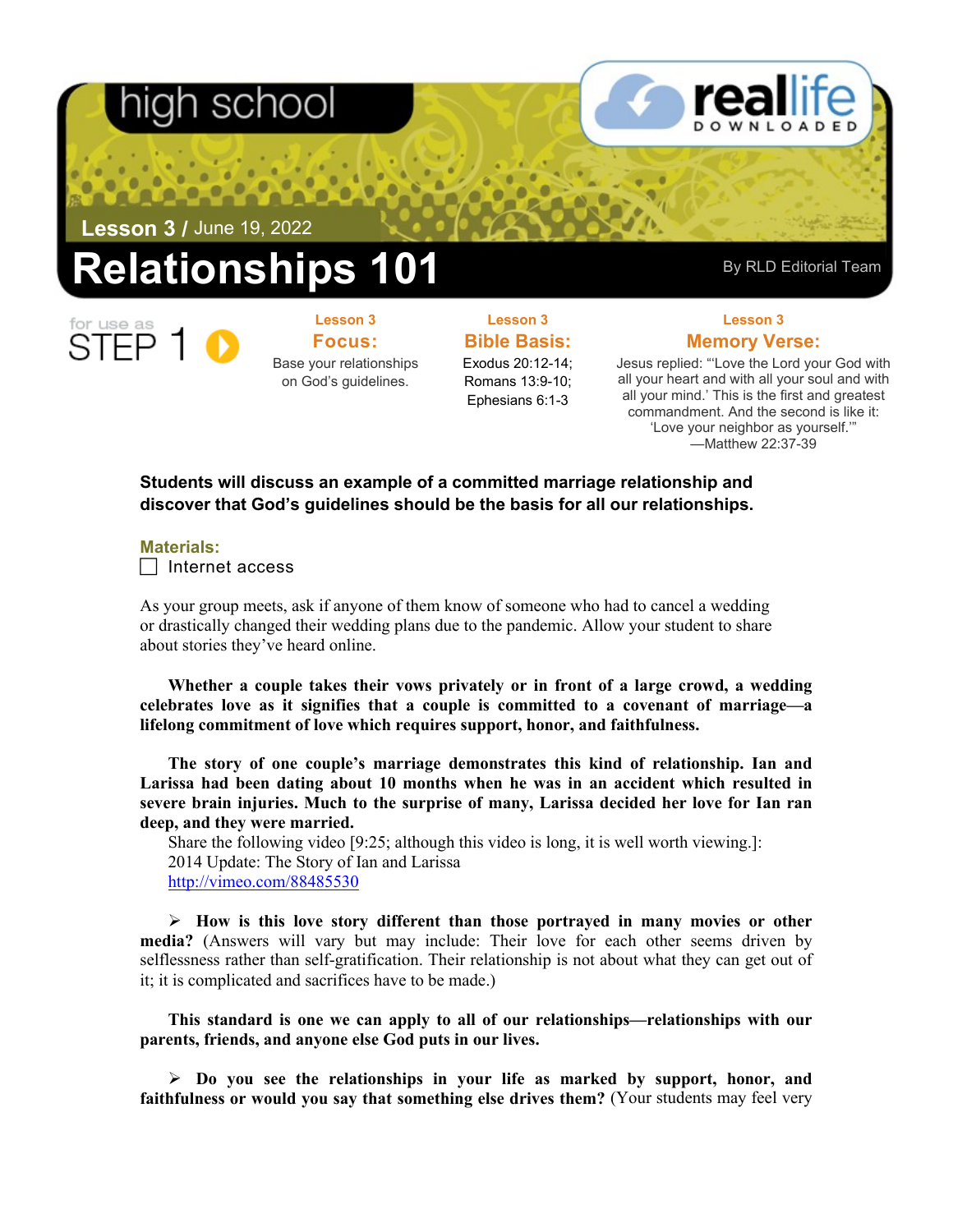vulnerable as they discuss this; be sure to acknowledge that for many of us there is some element of selfishness involved in our relationships as we want to see our own needs met. Share your own vulnerability in this relationship analysis to make the conversation a safe place to share.)

 **Who is your personal real-life example of someone who supports, honors, or stays faithful to you and others?** (Accept all reasonable answers.)

**How different the world would be if all of our relationships looked like Ian and Larissa's! Our relationships matter to God—let's see what God has to say about how we treat each other.** 

Additional resources:

What Larissa and Ian Want the World to Know | Belief | Oprah Winfrey Network (4:09): [https://www.youtube.com/watch?v=S60\\_O6SUquw](https://www.youtube.com/watch?v=S60_O6SUquw)

(Continue on to Steps 2 and 3 in your teacher's guide; your Step 4 appears below.)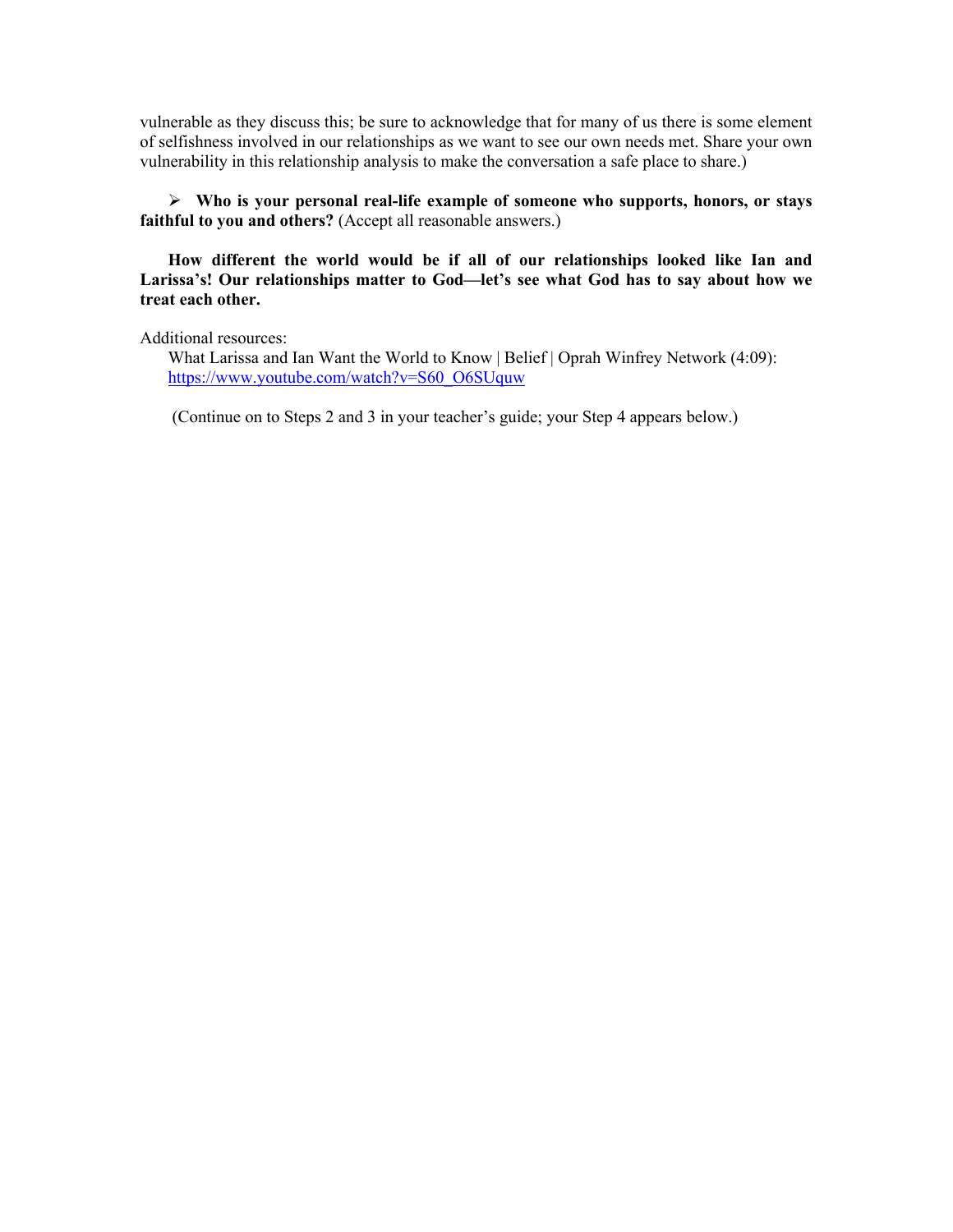# า school

**Lesson 3 /** June 19, 2022

# **Relationships 101**



**Lesson 3 Focus:**  Base your relationships on God's guidelines.

### **Lesson 3 Bible Basis:**

Exodus 20:12-14; Romans 13:9-10; Ephesians 6:1-3

### **Lesson 3 Memory Verse:**

Jesus replied: "'Love the Lord your God with all your heart and with all your soul and with all your mind.' This is the first and greatest commandment. And the second is like it: 'Love your neighbor as yourself.'" —Matthew 22:37-39

### **Materials:**

 Paper strips (tissue wrapping paper if possible) Pens/pencils

**None of us are perfect at loving others the way God wants us to. You can blame it on the circumstances, the other person's attitude, the influence of the world, or our own selfishness but regardless, God calls us to a higher standard for all relationships. He calls us to true love.**

 **What gets in the way of you loving others the way God asks of us?** (Answers will vary.)

 **How do you think life might change if you began treating everyone by God's standards rather than the world's standards?** (Answers will vary.)

Ask students to think of three people: one they have hurt, one they have dishonored in some way, and one to whom they have not been loyal. Their challenge will be to find a way to reach out to the one they've hurt, honor the one they have dishonored, and show loyalty to the person toward whom they've been unfaithful. Your students might choose a parent, sibling, friend, teammate, classmate, teacher, etc. Some of the situations might be bigger (a major break of trust with parents or spreading a lie about a friend) and others smaller (not helping when they said they would or a thoughtless joke that really stung). This challenge could very well take longer than a week to complete, but encourage your teens to see it through.

Hand out the paper strips and pens/pencils if you are meeting together. As a symbolic reminder of today's commitments, have your teens write the names on a strip of paper. Challenge them to carry these names with them this week, being careful not to wrinkle or rip the paper. Being careful with a delicate piece of paper will serve as a reminder that our relationships require care, gentleness, and respect. If you are still social distancing, ask your students to think of another way to show care, gentleness, and respect to the names they identified.